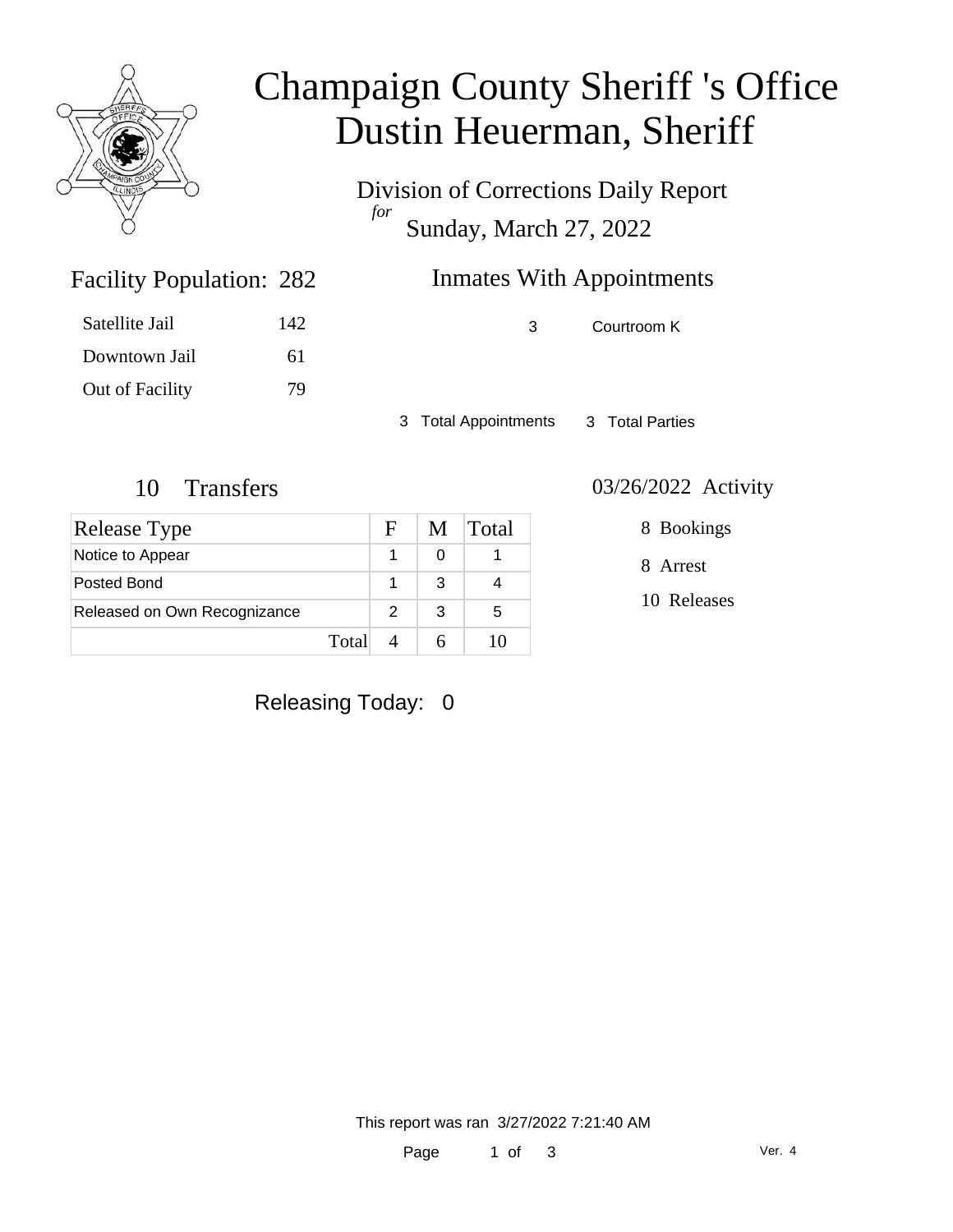

# Champaign County Sheriff 's Office Dustin Heuerman, Sheriff

Division of Corrections Daily Report *for* Sunday, March 27, 2022

### Custody Status Count

- Electronic Home Dentention 9
	- Felony Arraignment 14
	- Felony Pre-Sentence 6
		- Felony Pre-Trial 218
	- Felony Pre-Trial DUI 5
	- Felony Sentenced CCSO 4
	- Felony Sentenced IDOC 14
		- Hold Other 2
		- Hold Sentenced IDOC 1
	- Misdemeanor Arraignment 2
		- Misdemeanor Pre-Trial 4
			- Petition to Revoke 1
			- Remanded to DHS 2
				- Total 282

This report was ran 3/27/2022 7:21:40 AM